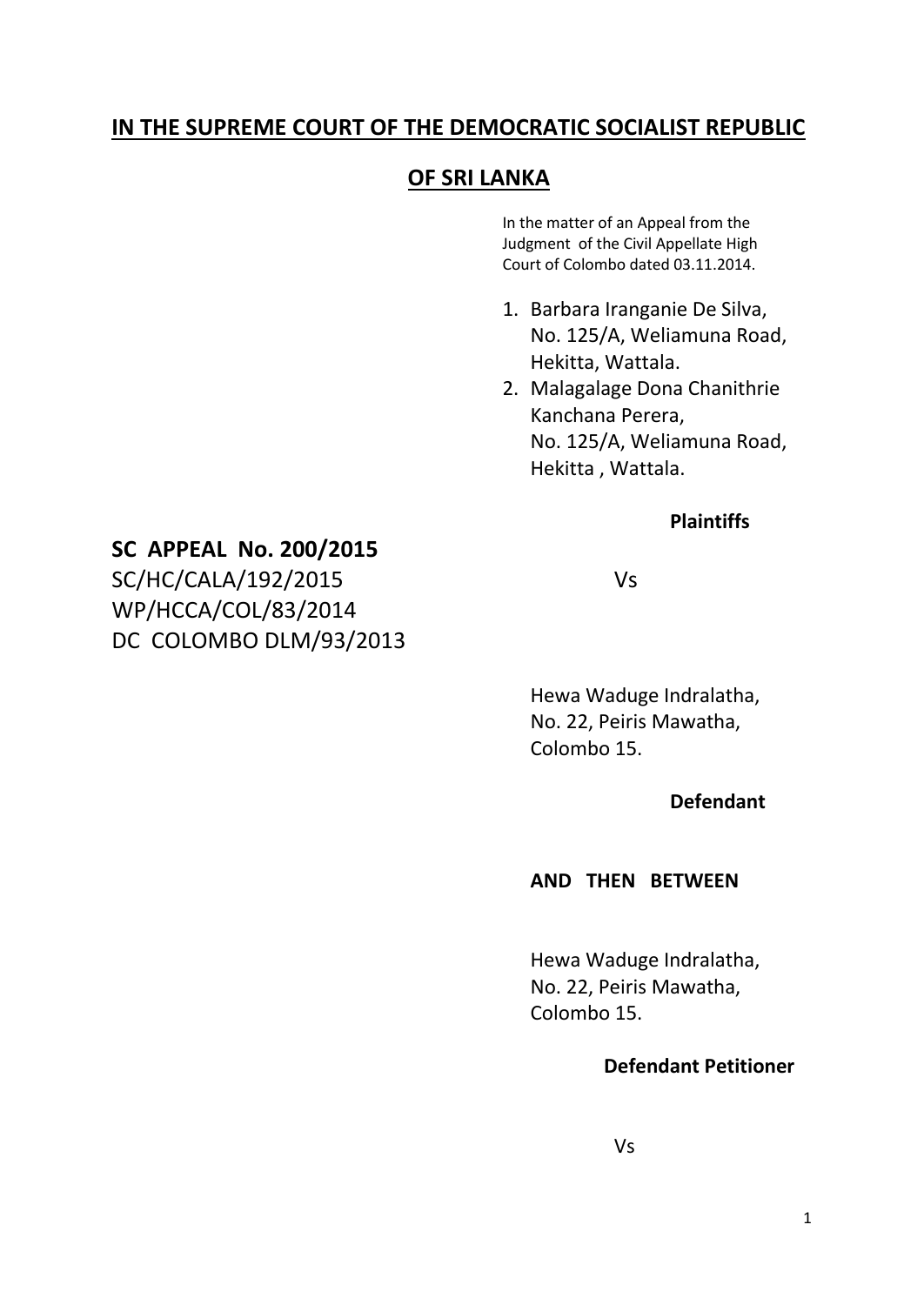- 1.Barbara Iranganie De Silva, No. 125/A, Weliamuna Road, Hekitta, Wattala.
- 2.Malagalage Dona Chanithrie Kanchana Perera, No. 125/A, Weliamuna Road, Hekitta , Wattala.

#### **Plaintiffs Respondents**

#### **AND THEREAFTER BETWEEN**

Hewa Waduge Indralatha, No. 22, Peiris Mawatha, Colombo 15.

### **DEFENDANT PETITIONER APPELLANT**

Vs

- 1. Barbara Iranganie De Silva, No. 125/A, Weliamuna Road, Hekitta, Wattala
- 2. Malagalage Dona Chanithrie Kanchana Perera, No. 125/A, Weliamuna Road, Hekitta, Wattala.

# **PLAINTIFFS RESPONDENTS RESPONDENTS**

#### **AND NOW BETWEEN**

1.Barbara Iranganie De Silva, No. 125/A, Weliamuna Road, Hekitta, Wattala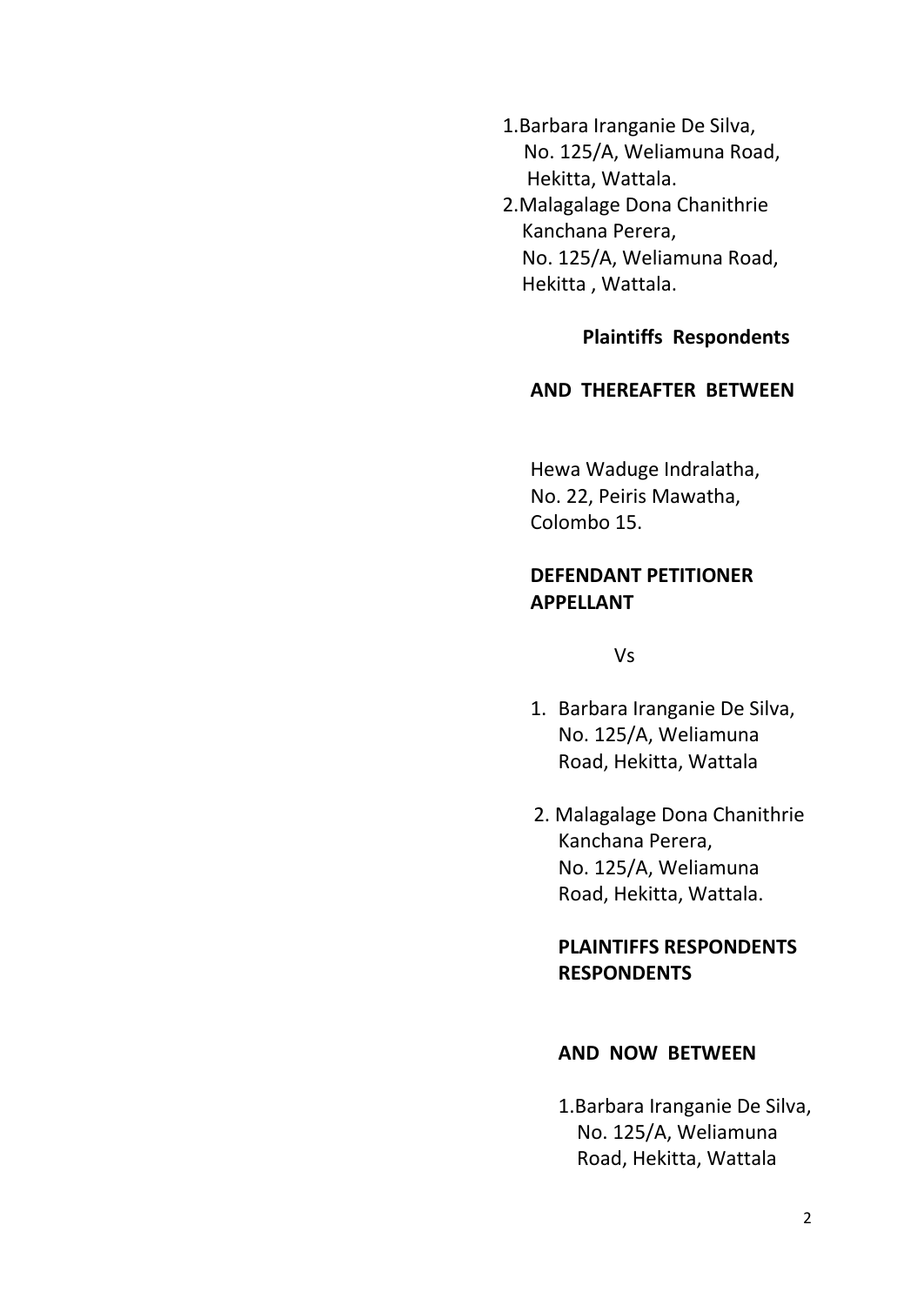2. Malagalage Dona Chanithrie Kanchana Perera, No. 125/A, Weliamuna Road, Hekitta, Wattala.

#### **PLAINTIFFS RESPONDENTS RESPONDENTS APPELLANTS**

**Vs**

Hewa Waduge Indralatha, No. 22, Peiris Mawatha, Colombo 15.

# **DEFENDANT PETITIONER APPELLANT RESPONDENT**

**BEFORE: PRIYASATH DEP PCJ. S.EVA WANASUNDERA PCJ. SISIRA J DE ABREW J. PRIYANTHA JAYAWARDENA PCJ. UPALY ABEYRATHNE J. ANIL GOONERATNE J. & K.T. CHITRASIRI J.**

COUNSEL: Kamran Aziz with Ershan Ariaratnam and Maduka Perera Instructed by A. Nepataarachchi for the Plaintiffs Respondents Respondents Appellants. S. Dheerasekera for the Defendant Petitioner Appellant Respondent.

ARGUED ON : 06.10.2016

DECIDED ON : 03.08 .2017.

This matter was argued before this Court on the following questions of law: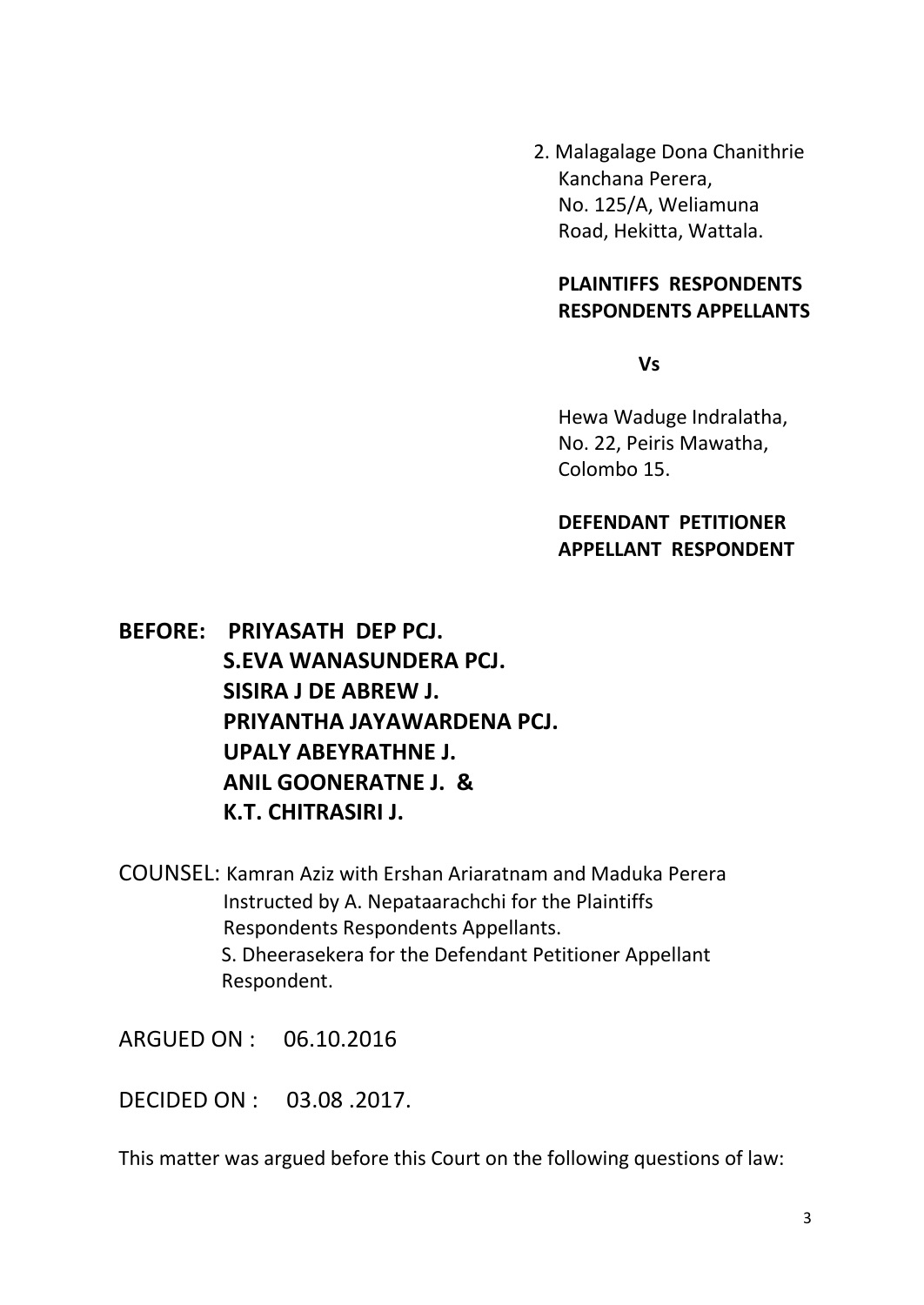- 1. Has the Civil Appellate High Court erred in law by failing to determine that the Order of the learned Additional District Judge dated  $13<sup>th</sup>$  June, 2014 was an interlocutory Order which can only be challenged by way of an application for Leave to Appeal to the Civil Appellate High Court?
- 2. Has the Civil Appellate High Court erred in law by determining that the judgments pronounced in Sangarapillai Vs Kathiravelu and Wijenayake Vs. Wijenayake were applicable in the present context, having particular regard to the fact the ratio decedendi in the Divisional Bench Judgment of the Supreme Court in Chettiar Vs Chettiar (2011) Bar Association Law Reports Page 25 was the applicable and relevant binding authority in the present context?
- 3. Has the Civil Appellate High Court erred and/or misdirected itself in law, by failing to appreciate and/or determine, that although the Judgment in Chettiar Vs Chettiar did not specifically refer to Sections 87 and/or 88 of the Civil Procedure Code, it did however, specifically set out a clear and unambiguous test in determining whether an Order delivered by Court was a Final Order or an Interlocutory Order?

The cases referred to in the questions of law, namely **A.S.Sangarapillai Brothers Vs Kathiravelu is reported in Sri Skantha Law Reports Vol. II at page 99; Wijenayake Vs Wijenayake is reported in Sri Skantha Law Reports Vol V at page 28 and Chettiar Vs Chettiar is reported in 2011, 2 SLR 70 and also in 2011 BLR 25.**

Facts of the case in hand are as follows:

The house and property which is the subject matter of this case is of an extent of 3.75 Perches situated in Colombo 15 where the Defendant Petitioner Appellant Respondent (hereinafter referred to as the Defendant Respondent ) is residing as indicated in the address in the caption of this case.

The Plaintiffs Respondents Respondents Appellants ( hereinafter referred to as the Plaintiffs Appellants ) instituted action against the Defendant Respondent by Plaint dated 27.05.2013. They sought a declaration of title to the land described in the Schedule to the Plaint, an order ejecting the Defendant Respondent , damages for wrongful occupation and interim relief in order to maintain the status quo of the property concerned. When the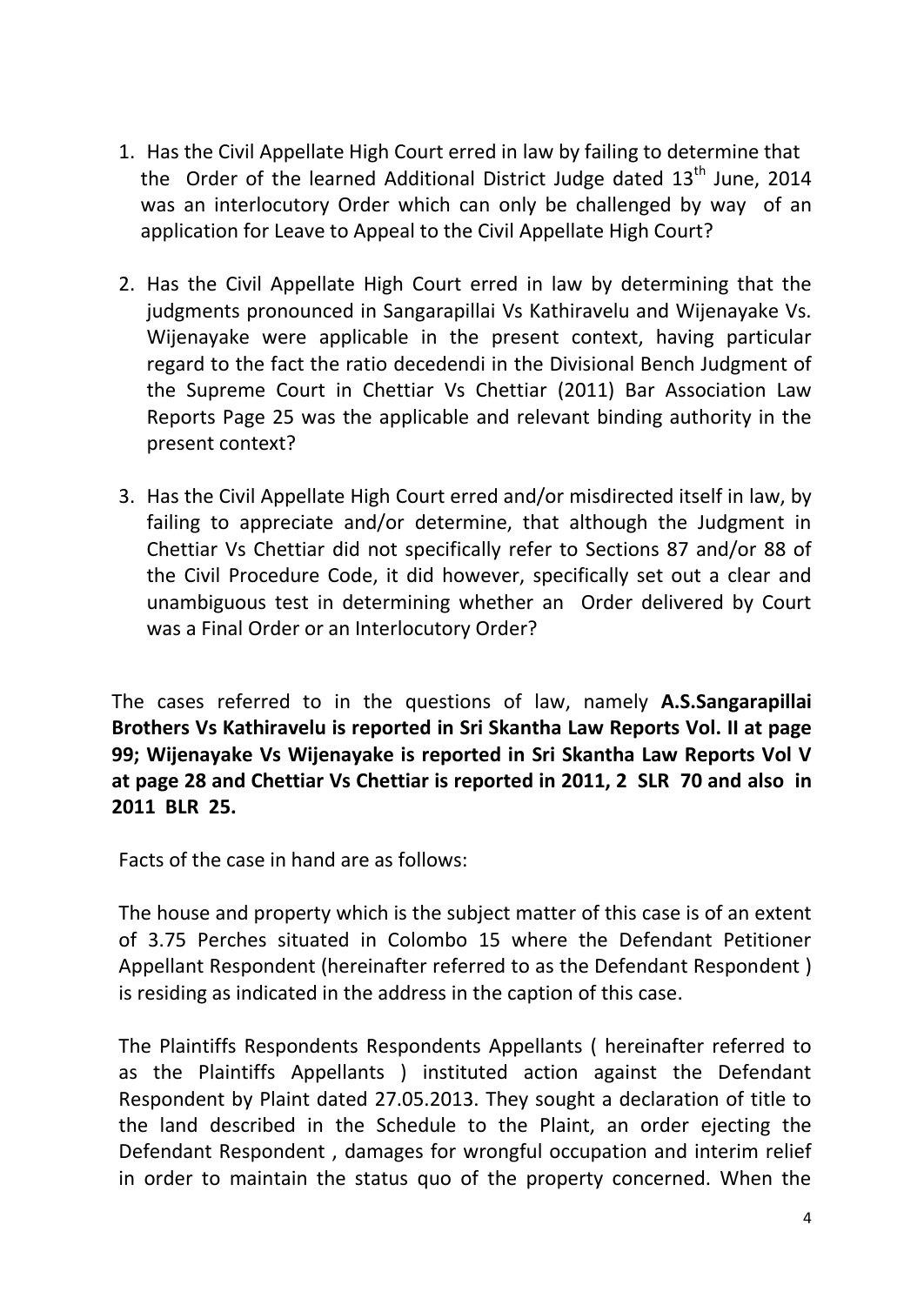matter was supported for interim relief Court granted an enjoining order as prayed for in paragraph 'h' of the Plaint on 31.05.2013. The Defendant Respondent filed " answer and statement of objections " on 08.07.2013 praying that the enjoining order be set aside and the Plaint be dismissed.

Later on, the District Court granted an interim injunction on 30.08.2013 preventing the Defendant Respondent from changing the status quo of the property meaning that she should not act in any way renting out, selling or mortgaging the property to any other party. Since the Defendant Respondent was absent on that day and there was no application by her before Court, the Judge had fixed the case for ex parte trial. The Additional District Judge pronounced the judgment granting the substantial relief as prayed for in the Plaint on 01.10.2013. Decree was entered and the Defendant Respondent was given notice of the same.

The Defendant Respondent made an application under Section 86(2) of the Civil Procedure Code seeking to purge the default. The Plaintiff Appellant objected and the matter was fixed for inquiry. At the end of the inquiry, the District Court delivered Order on 09.05.2014. dismissing the Application to purge the default made by the Defendant Respondent.

# **The Defendant Respondent thereafter filed a " notice of appeal " against the said Order of the District Court dated 09.05.2014. She filed a Petition of Appeal (Final Appeal ) seeking to challenge the said Order.**

The Plaintiff Appellant submitted to the Civil Appellate High Court, whilst the Appeal was pending to be listed for hearing, by way of a Motion dated 06.02.2015 , seeking that the purported Final Appeal of the Defendant Respondent is liable to be rejected and dismissed in limine, having regard to the matters submitted by way of the said motion.

The Plaintiff Appellant submitted to the Civil Appellate High Court, that the correct remedy in seeking to challenge an Order made pursuant to an Application made **under Section 86(2)** of the Civil Procedure Code was by way **of an application for Leave to Appeal according to the Judgment of a Divisional Bench in Chettiar Vs Chettiar 2011**, **BLR 25** and hence, no Final Appeal will lie. The Plaintiff Appellant argued that in these circumstances, that the purported Final Appeal of the Defendant Respondent is liable to be rejected and dismissed in limine.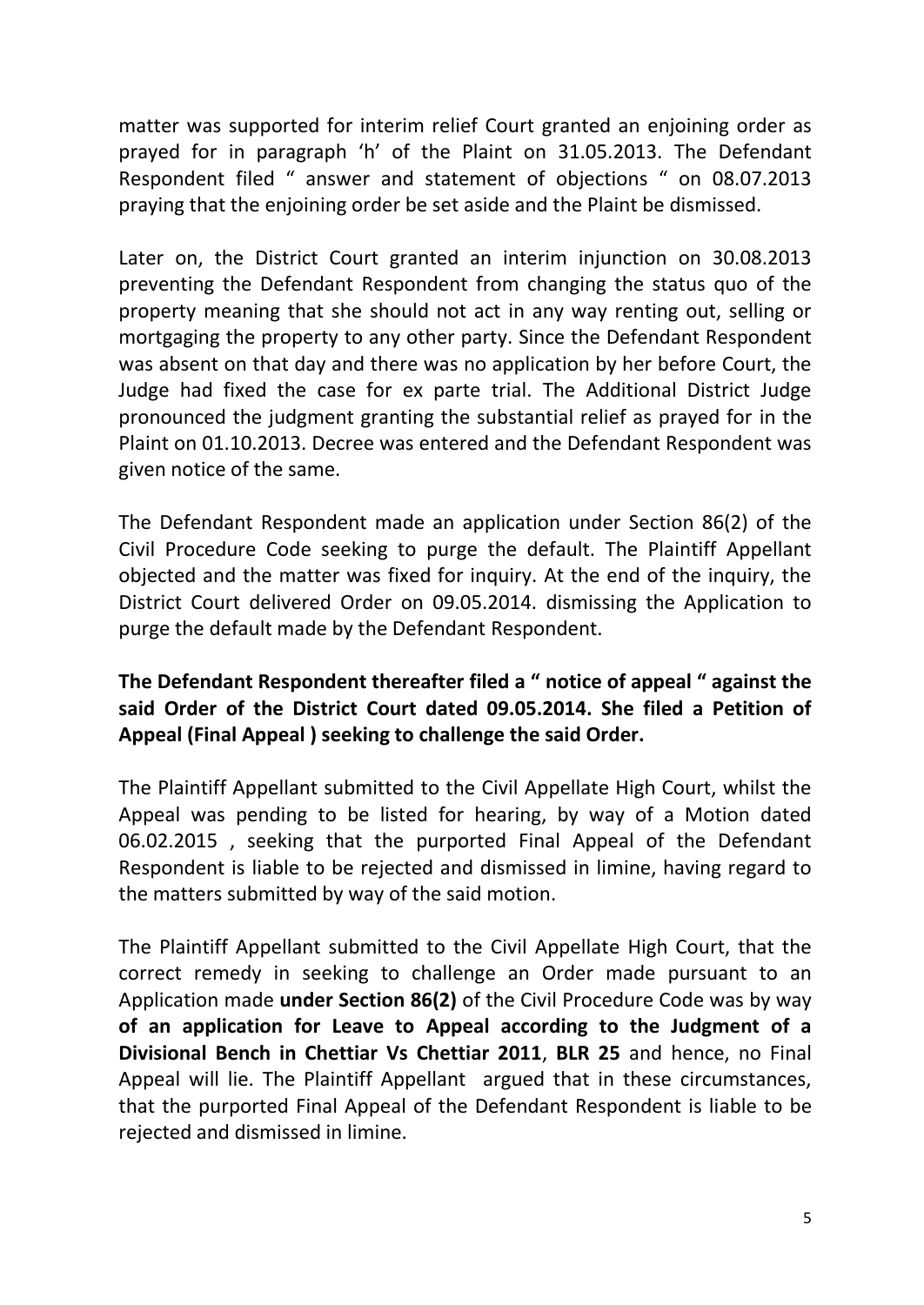The **Civil Appellate High Court delivered Order** in respect of the aforementioned issue on **27.04.2015**. The Court had arrived at the said determination on the basis that :

- **(a)** In terms of Sec. 88(2) of the Civil Procedure Code, only a Final Appeal in terms of Section 754(1) of the Civil Procedure Code is available in seeking to challenge an Order made in terms of Sec. 86(2) of the Civil Procedure Code.
- **(b)** This is confirmed by the Judgments pronounced in **Sangarapillai Vs Kathiravelu (supra) and Wijenayake Vs Wijenayake (supra).**
- **(c)** There is no reference to Section 87 and 88 in the judgment of **Chettiar Vs Chettiar.**

The Plaintiff Appellants being aggrieved with the said impugned Order of the Civil Appellate High Court dated **27.04.2015 sought leave to appeal from this Court there from and was granted leave** on the questions of law mentioned at the very beginning of this Judgment.

# **Section 86 reads:**

- (1) Repealed by Sec 3 of Act No. 53 of 1980.
- (2) Where , within fourteen days of the service of the decree entered against him for default, the defendant with notice to the plaintiff makes an application to and thereafter satisfies court, that he had reasonable grounds for such default, the court shall set aside the judgment and decree and permit the defendant to proceed with his defense as from the stage of default upon such terms as to costs or otherwise as to the court shall appear proper.

(2A)At any time prior to the entering of judgment against a defendant for default, the court may, if the plaintiff consents, but not otherwise, set aside any order made on the basis of the default of the defendant and permit him to proceed with his defense as from the stage of default upon such terms as to costs or otherwise as to the court shall appear fit.

(3) Every application under this section shall be made by Petition supported by Affidavit.

## **Section 87 reads** :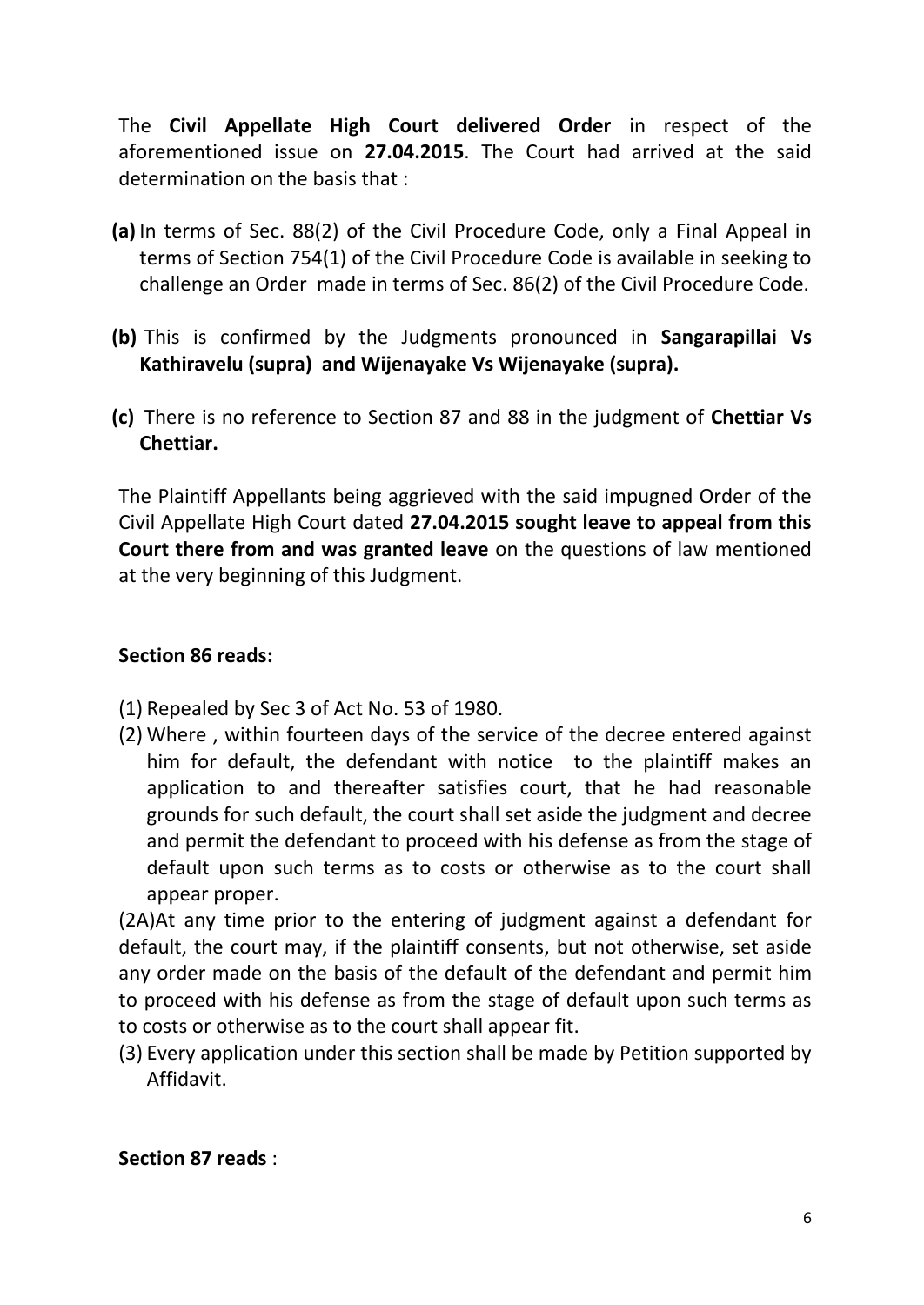- (1) Where the Plaintiff or where both the Plaintiff and the Defendant make default in appearing on the day fixed for the trial the court shall dismiss the plaintiff's action.
- (2) Where an action has been dismissed under this section, the plaintiff shall be precluded from bringing a fresh action in respect of the same cause of action.
- (3) The plaintiff may apply within a reasonable time from the date of dismissal, by way of petition supported by affidavit, to have the dismissal set aside, and if on the hearing of such application, of which the defendant shall be given notice, the court is satisfied that there were reasonable grounds for the non appearance of the plaintiff, the court shall make order setting aside the dismissal upon such terms as to costs or otherwise as it thinks fit, and shall appoint a day for proceeding with the action as from the stage at which the dismissal for default was made.

## **Section 88 reads** :

- (1) No Appeal shall lie against any judgment entered upon default.
- **(2)** The Order setting aside or refusing to set aside the judgment entered upon default shall be accompanied by a judgment adjudicating upon the facts and specifying the grounds upon which it is made, **and shall be liable to an appeal to the Court of Appeal.**
- (3) The provisions of sections 761 and 763 shall, mutatis mutandis, apply to and in relation to the execution of a decree entered upon default, where an order refusing to set aside such decree has been made.

# **Section 754(1) reads:**

" Any person who shall be dissatisfied with any judgment pronounced, by any original court in any civil action, proceeding or matter to which he is a party may prefer an appeal to the Court of Appeal against such judgment for any error in fact or in law ".

## **Section 754(2) reads**:

" Any person who shall be dissatisfied with any order made by any original court in the course of any civil action, proceeding, or matter to which he is or seeks to be a party, may prefer an appeal to the Court of Appeal against such order for the correction of any error in fact or in law, with the leave of the Court of Appeal first had and obtained".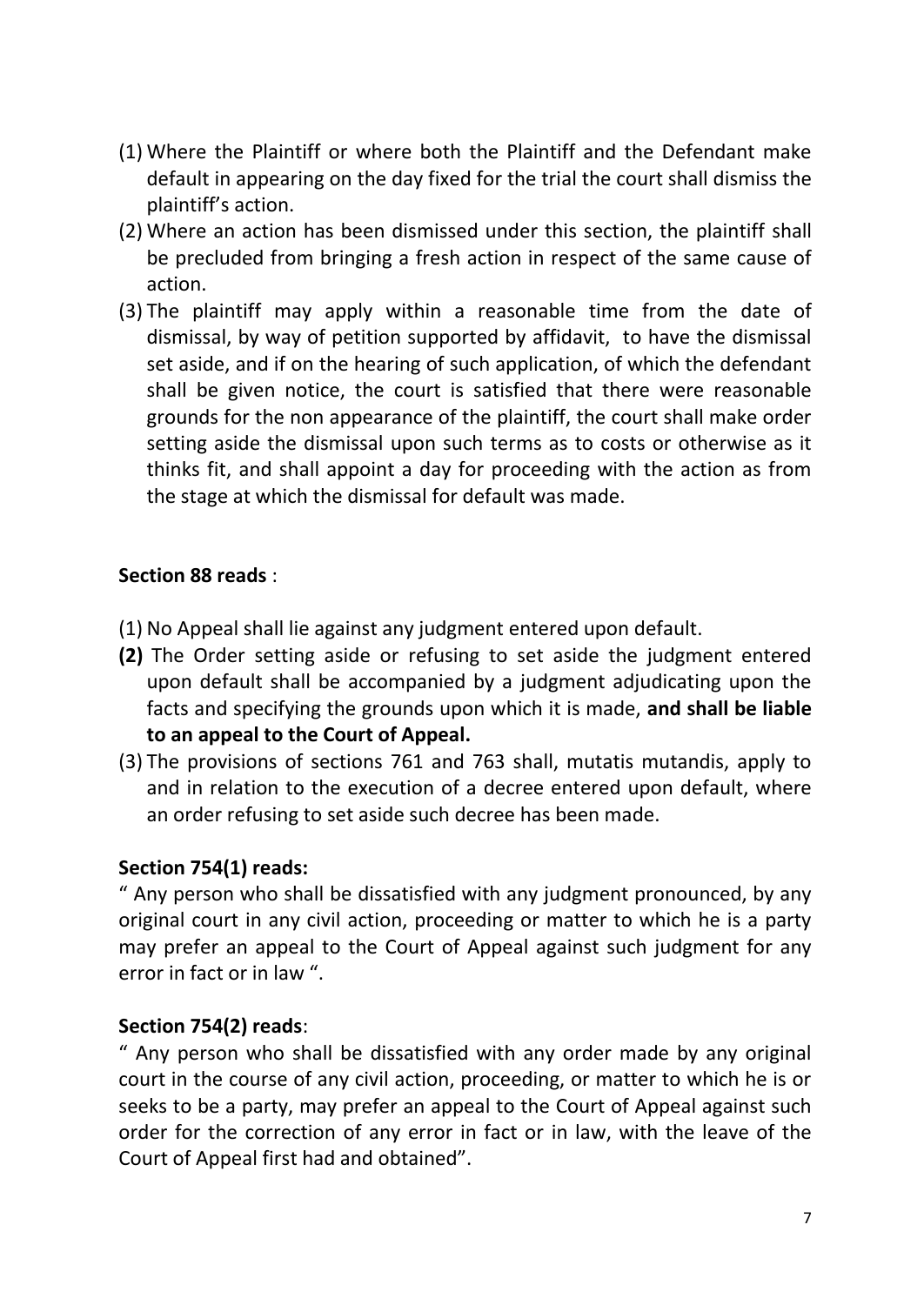The Divisional Bench in **Chettiar Vs Chettiar** (supra) discussed the law at that time on the question **" what is an Interlocutory Order and what is a Final Order?".** 

They did so to decide on **the nature of the order because the aggrieved party when he wanted a higher Court to look into the matter was bound by rules of procedure contained in the Civil Procedure Court** and decide whether he has to make a "**Leave to Appeal Application**" or whether he has to make a **"Final Appeal**".

Even though the Plaintiff Appellant in the case in hand, argued that the order referred to under Sec. 88(2) attracts the judgment in Chettiar Vs Chettiar which decides on whether an order is interlocutory or final, **I do not see any reason how it could be dragged into the purview of the case of Chettiar Vs Chettiar**.

Firstly to summarise the procedure followed in this case, I find that the Defendant Respondent had filed due papers to purge the default when the case had gone exparte against her in the District Court. Then the District Judge held an inquiry as provided for by Sec. 86(2) and made order in compliance with Sec. 88(2). The written law in Sec. 88(2) states that " **the order** setting aside or **refusing to set aside the judgment** entered upon default **shall be accompanied by a judgement adjudicating upon the facts** and specifying the grounds upon which it is made, and **shall be liable to an appeal to the court of appeal."** Therefore the District Judge's order refusing to set aside the judgment against the Defendant was accompanied by a judgment adjudicating upon the facts pertinent to the default in appearance and the grounds upon which the order was made. It is from this decision of the District Judge that an Appeal to the Court of Appeal lies, according to Sec.88(2). The wording , "shall be liable to an appeal to the court of appeal " is quite clear.

There is no ambiguity whether the decision under **Sec.88(2**) is an interlocutory order or a final order because **the section states crystal clear that it is subject to an appeal.** It is not an arguable point as it is. Precisely it can be recognized as a final order.

A decision made by court after holding an inquiry into purging the default held under Sec. 86(2) does not in any way attract any necessity to decide whether it is an interlocutory order or a final order. Sections 86 and 88 do not refer to any general order to be made. It is a specific decision from which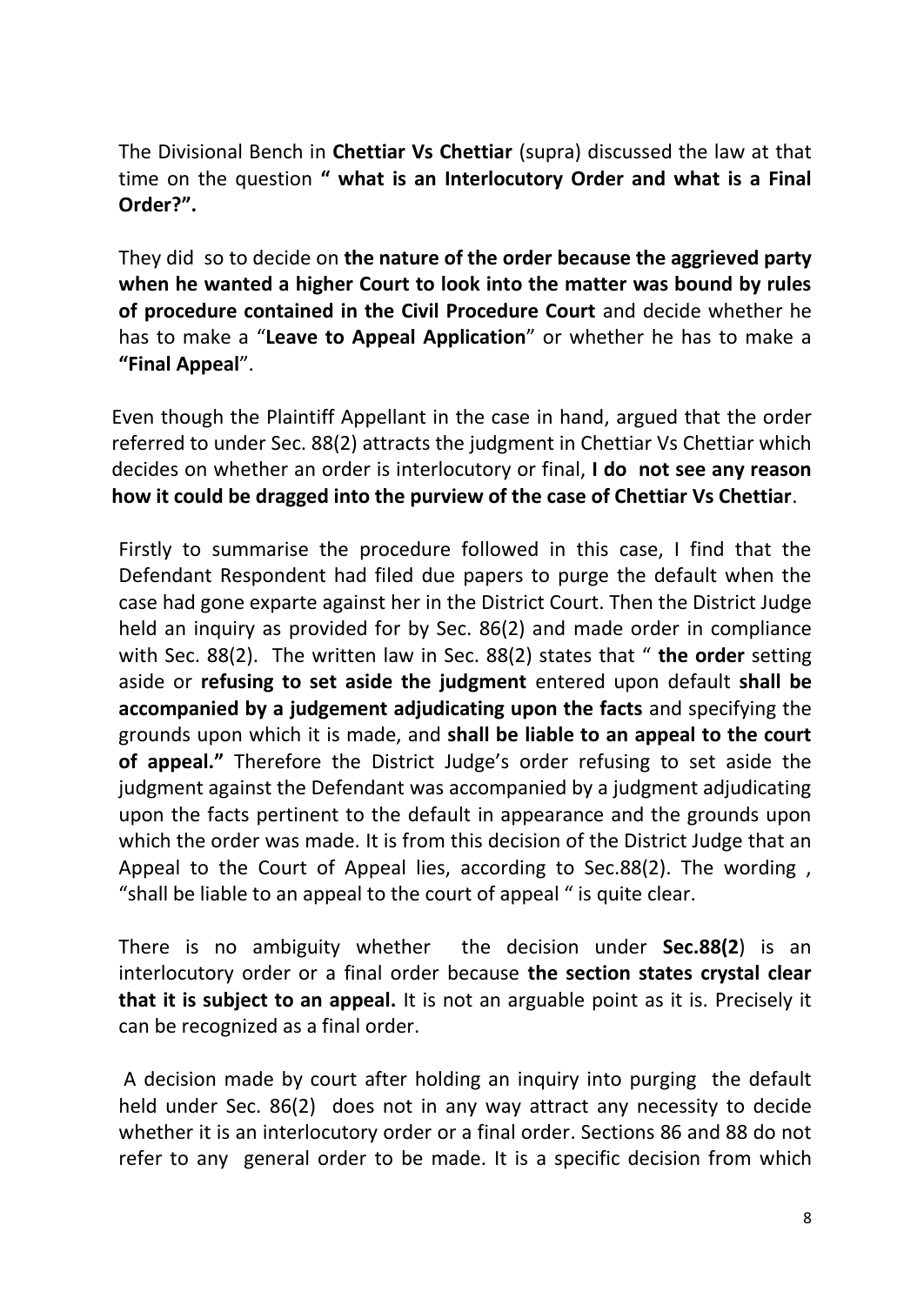parties can file an appeal because it is so mentioned in Sec.88 itself. The Civil Appellate High Court judges have analysed the provisions of the Civil Procedure Code very carefully and held against the Plaintiff Appellant in this instance. They have quoted the two cases **Sangarapillai Vs. Kathiravelu (supra) and Wijenayake Vs. Wijenayake (supra) to support their decision** as these sections were gone into in those judgments also.

In the case **of A.S. Sangarapillai and Brothers Vs Kathiravelu (supra**), the Court of Appeal Judge, Siva Selliah has written a long judgment analyzing the Sections 84, 88,753 and 754 and delivered the same on 06.04.1984 holding that " order made under Sec**. 88(2)** of the Civil Procedure Code **gives rise to a direct Appeal and not Leave to Appeal.** In 1987, the Court of Appeal held in **Wijenayake Vs Wijenayake (supra**) that " Sec.88(2) states that the order setting aside or refusing to set aside the judgment entered upon default shall be accompanied by a judgment adjudicating upon the facts and specifying the grounds upon which it is made and **shall be liable to an appeal to the Supreme Court". ……… " The right of appeal is given by the words ' shall be liable to appeal '.** Thus one cannot conceive it to be an order to appeal from which leave from the Supreme Court should be first had and obtained as set out in Section 754(2). The remedy sought is therefore misconceived."

There is no merit in the arguments made by the counsel for the Plaintiff Appellants submitting that the Defendant Respondent should have filed a Leave to Appeal Application and not a notice of appeal indicating that a final appeal will be lodged within sixty days.

I answer the questions of law aforementioned in the negative against the Plaintiffs Respondents Respondents Appellants and in favour of the Defendant Petitioner Appellant Respondent. I hold that the Civil Appellate High Court had decided the case before them quite correctly on  $27<sup>th</sup>$  April, 2015 by having rejected the objections taken by the Plaintiff against the maintainability of the Appeal filed before the Civil Appellate High Court and having directed the Registrar of that Court to list the Appeal for argument when the briefs are ready. I answer the questions of law in the negative against the Appellants.

I am of the view that this Appeal filed by the Plaintiffs Respondents Respondents Appellants could be disposed of without considering the case of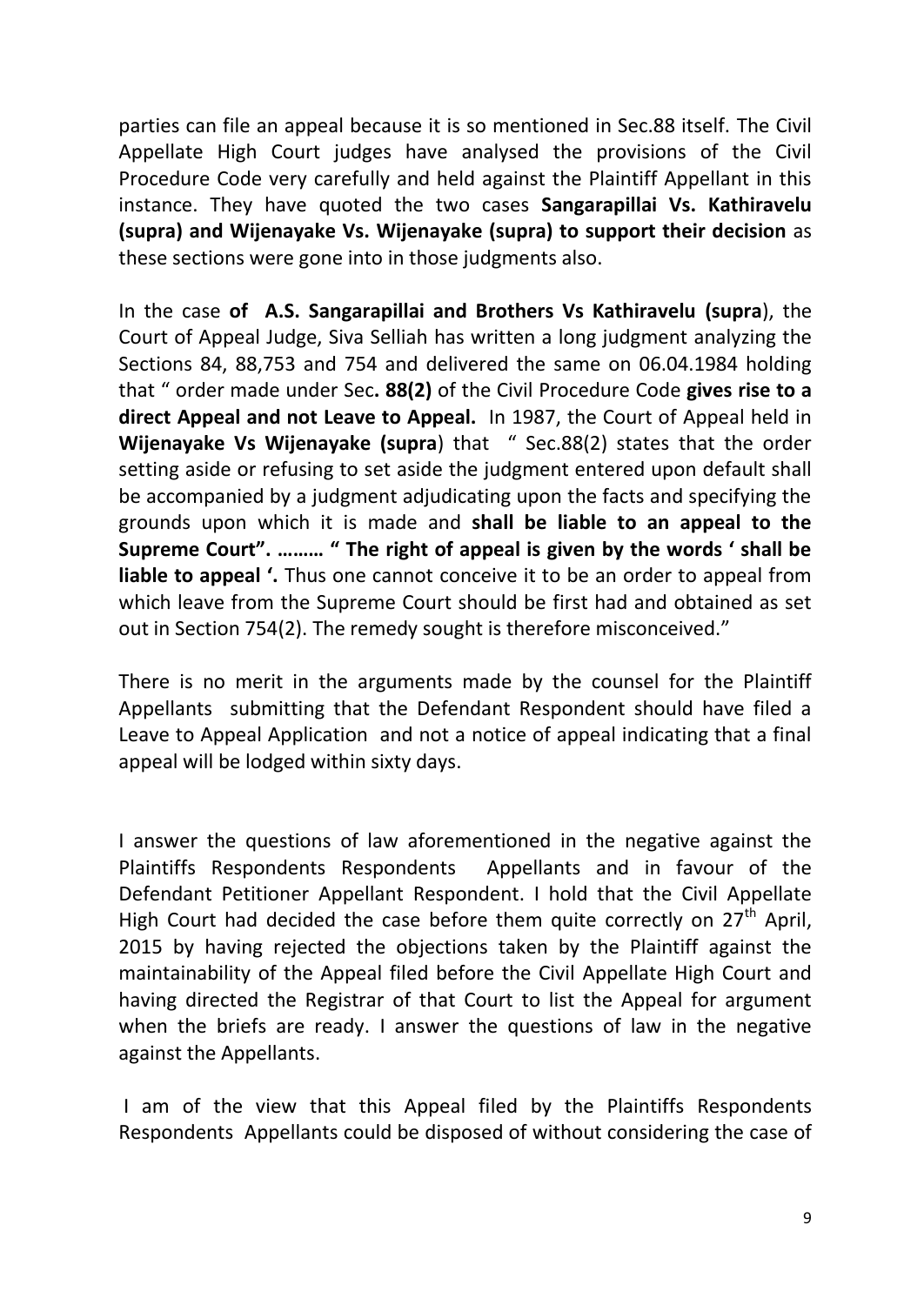Chettiar Vs Chettiar (supra). The case in hand does not attract the ratio decedendi in the case of Chettiar Vs Chettiar(supra).

This Appeal stands dismissed with costs.

Judge of the Supreme Court

Priyasath Dep PC, Chief Justice. I agree.

Judge of the Supreme Court

Sisira J De Abrew J. I agree.

Judge of the Supreme Court

Priyantha Jayawardena PCJ. I agree.

Judge of the Supreme Court

Upaly Abeyrathne J. I agree.

Judge of the Supreme Court

Anil Gooneratne J I agree.

Judge of the Supreme Court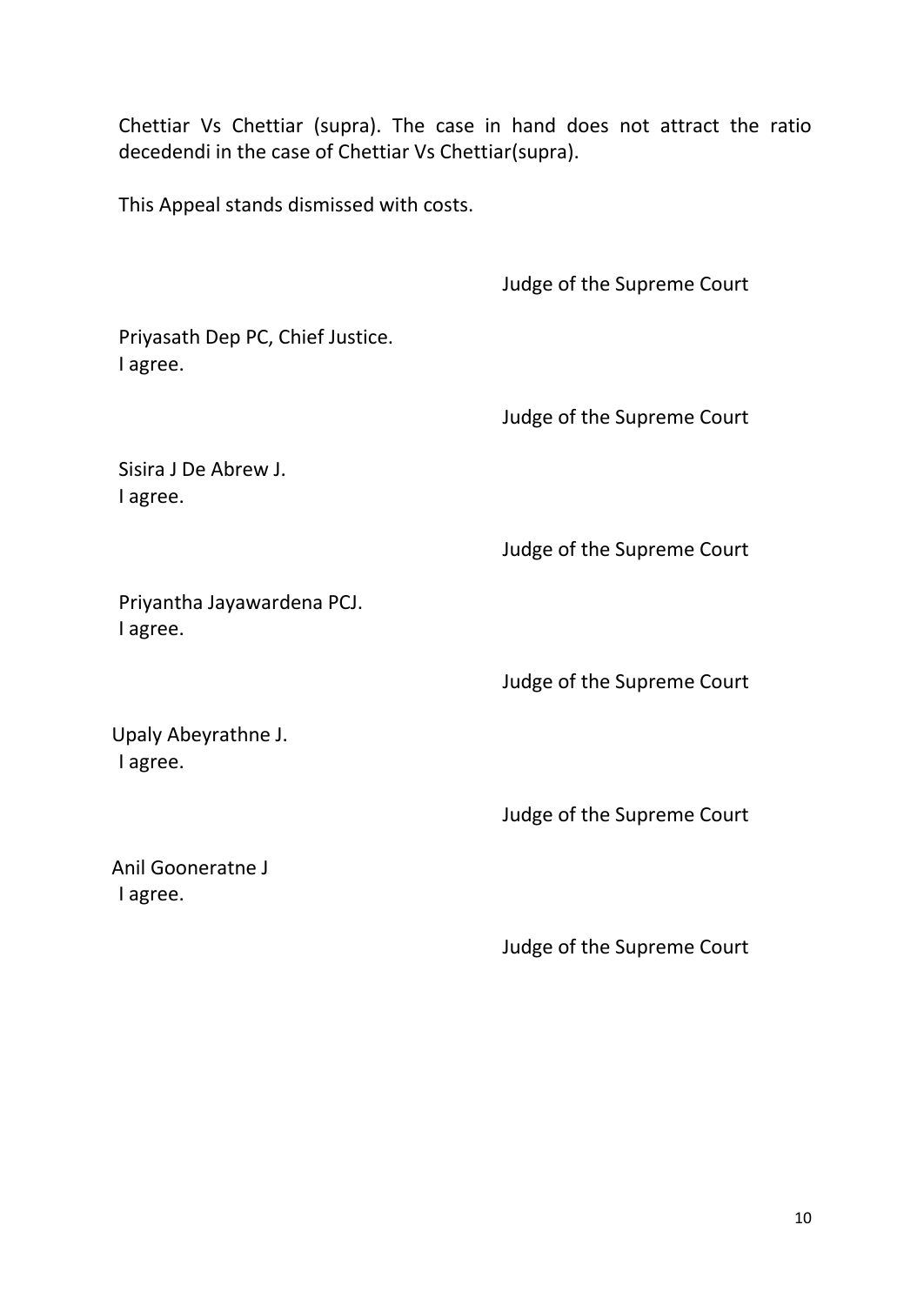# **K.T.CHITRASIRI, J.**

I had the opportunity of reading the judgment written by Eva Wanasundera PCJ and I am inclined to agree with Her Ladyship's conclusions found therein. The issue in this appeal is to determine whether an appeal by a party who is in default in a civil suit, be treated as a leave to appeal application as referred to in Section 754(2) or should it be a final appeal under 754(1) read with Section 88(2) of the Civil Procedure Code.

The manner in which leave to appeal applications and final appeals are to be determined and distinguished had been extensively discussed in the cases of **Siriwardena Vs. Air Ceylon Ltd.** *[1984 (1) SLR 286],* **Ranjith Vs. Kusumawathie and others** *[1998 (3) SLR232]* and **S.Rajendran Chettiar Vs. S. Narayanan Chettiar and others.** *[2011 Bar Association Law Reports page 25]* In those decisions, different criteria had been formulated to decide the issue, having defined the words "judgment" and "order" referred to in Sections 754(1) and 754(2) of the Civil Procedure Code respectively*.* In the case of Siriwardena Vs. Air Ceylon Ltd (Supra) Sharvananda J. (as he then was) formulated a criteria that required the presence of five elements in the order, to ascertain what a judgment is. The aforesaid test of Sharvananda J. is known as the order approach test.

Justice Dheeraratne, in the case of *Ranjith Vs. Kusumawathie, (supra)* having cited many English authorities, introduced different criteria to determine the same. In that, he held that it is necessary to consider the manner in which the initial application that had been made, in order to decide whether it is a "judgment" or an "order"and that test is known as the application approach. Her Ladyship Dr. Shirani Bandaranayake J. (as she was then) in *Chettiar Vs. Chettiar (Supra)* which is a decision of a five Judge Bench preferred to adopt the aforesaid application approach in determining the issue.

The appeal now before this Court is an appeal filed under Section 88(2) of the Civil Procedure Code. It is a section that covers a particular situation specially identified in the Civil Procedure Code. Accordingly, it is abundantly clear that the said Section 754 (2) of the Civil Procedure Code where leave of the court is necessary to proceed further has no application what so ever to the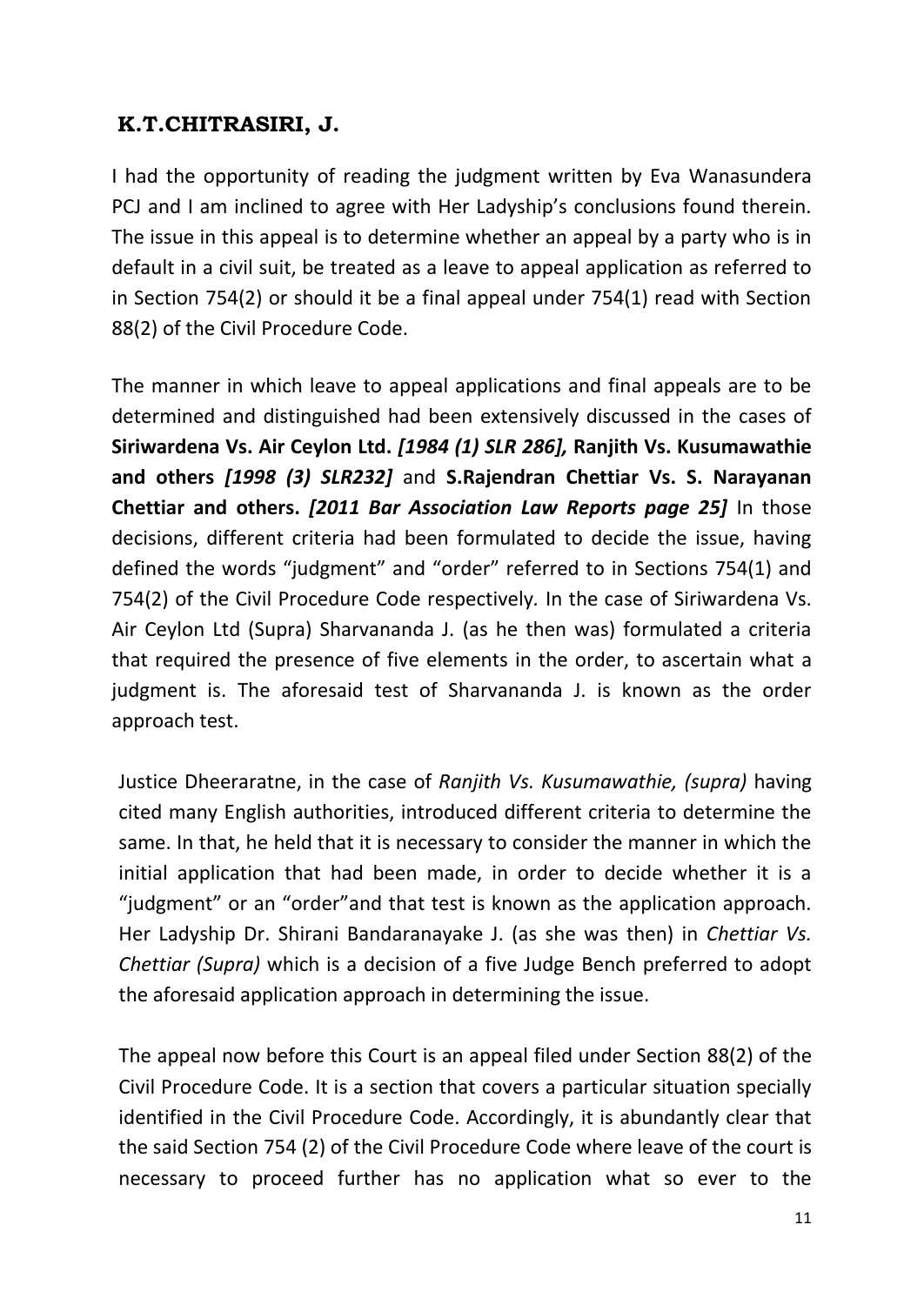application in hand. The order approach and the application approach referred to above are relevant only when appeals are filed under Section 754 of the Civil Procedure Code though the learned Counsel for the defendant appellant has argued that this is an application made under Section 754(2) of the Civil Procedure Code.

Clearly, this is an appeal filed against a judgment made and delivered in terms of Section 85 of the Civil Procedure Code upon a defendant been in default. In such a situation, Section 88(2) of the Civil Procedure Code provides for a special procedure, for the party who is dissatisfied with an order made pursuant to an application filed under Section 86(2) of the Civil Procedure Code. Moreover, Section 88 (2) clearly sets out the right of appeal given to a party who is dissatisfied with an order made under Section 86(2) of the Civil Procedure Code. Such a provision clearly removes any misconception with regard to the appealability of an order under Section 88(2). It ensures that the order made under Section 88(2) shall accompany a judgment by which the rights of the parties had been decided in a conclusive way.

This issue has been clearly identified in the case of **Wijenayake Vs Wijenayake. [Srikantha Law Reports Vol. 5 at page 30]** In that decision, Palakidnar J. held as follows:

*"If Section 88(2) did not contain the requirement that the order shall be accompanied by a judgment adjudicating upon the facts and specifying the grounds on which it is made, one may deem it to be an order contemplated in Section 752(2), and that the instant application was correctly made. But Section 88(2) makes it very plain that the order shall be accompanied by a judgment and is an appealable order as distinct from anorder for which leave has to be had and obtained from the Supreme Court. On the mere reading of the two Sections 754(2) and Section 88(2) one has to reject without hesitation the argument that the former repeals the latter".*